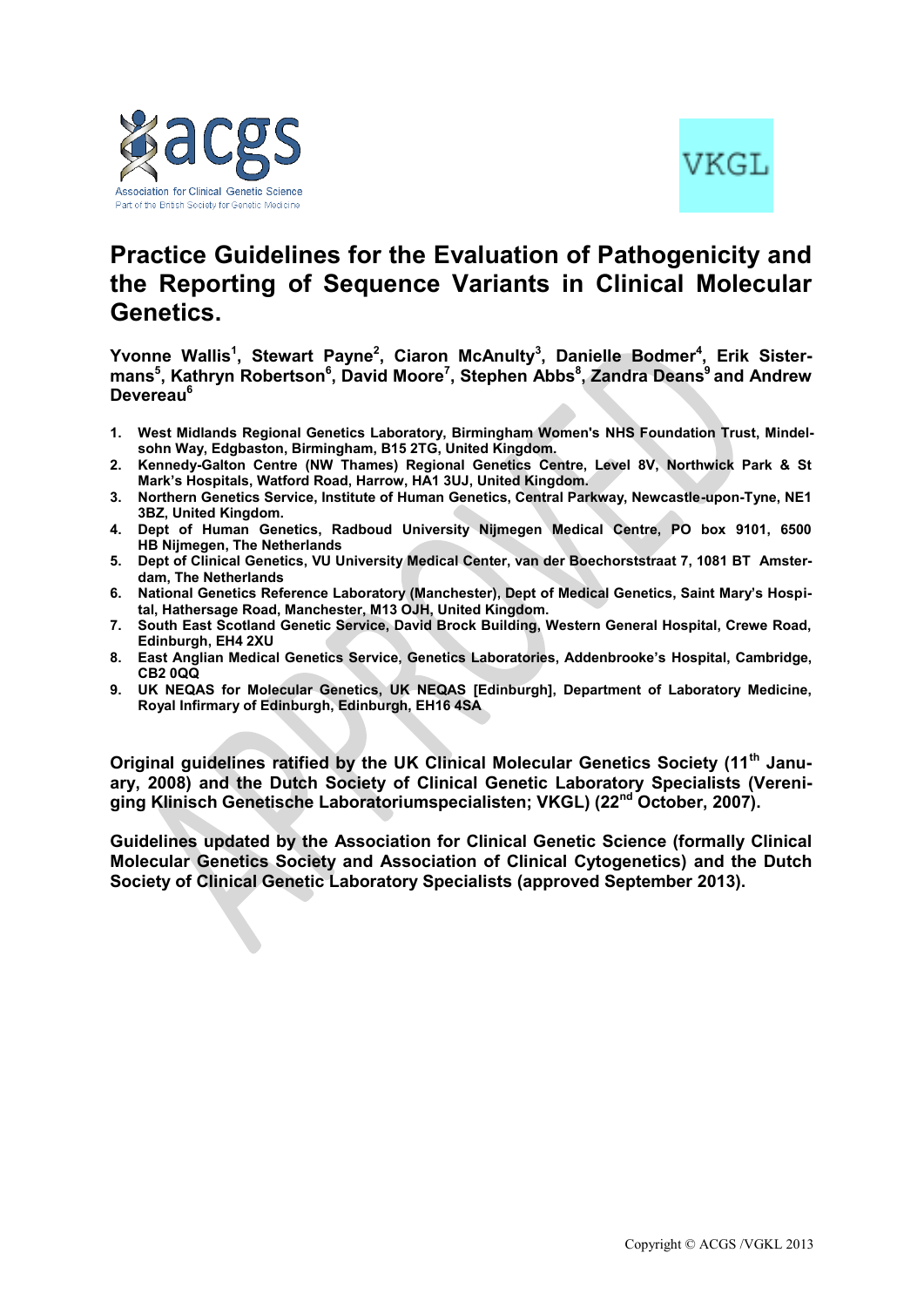# **1. INTRODUCTION**

With the increased demand for molecular genetic testing there has been a marked change in the scale and sensitivity of molecular genetic analysis within the service environment. Inevitably this has resulted in a rapid increase in the detection of rare or novel sequence variations. Whilst research laboratories may have large resources at their disposal to investigate individual variants, routine diagnostic service laboratories must undertake this analysis within a limited timescale and budget.

It is essential, therefore, that diagnostic laboratories have a set of agreed standards to assist in the determination of the clinical significance of variants identified in routine testing. In addition guidelines should be designed to educate referring clinicians as to possible testing outcomes so that they may inform their patients and families appropriately. It is important to liaise with clinical teams when possible. Discussion of detailed phenotype information may contribute significantly to the interpretation of some variants as well as to deciding the nature of follow up tests.

The standards outlined here have been drawn up as a guide to assess the clinical significance of DNA sequence variants for situations where there is likely to be a clinical benefit. It may not be appropriate to perform this analysis on all identified variants. The authors and the ratifying bodies (ACGS and VGKL) recognise that these guidelines are aspirational and the practicalities of implementation may lead to further revision.

# **2. SCOPE OF THE GUIDELINES**

These guidelines set agreed standards for the interpretation and reporting of sequence variants in genes known to cause inherited Mendelian and acquired diseases in which molecular genetic testing has a proven clinical validity and utility. They do not consider the additive pathogenic effect of multiple low-penetrance alleles (Weedon *et al*., 2006; Johnson *et al*., 2007) although this needs to be kept under close review. This document does not consider changes that are considered to be clearly pathogenic not requiring any further interpretation, such as

frameshift mutations, changes that alter the consensus AG/GT boundaries and nonsense mutations. However, we do recognize that these changes cannot be exclusively regarded as pathogenic. There are examples of nonsense and frameshift changes occurring in the last exon of a gene (or within 50 bases of the second to last exon) that are not pathogenic. It is important to consider the impact of alternate transcripts if known.

# **3. QUALITY STANDARDS**

## **3.1 Minimum quality standards for laboratories interpreting and reporting sequence variants**

It is essential that the interpretation and reporting of sequence variants is carried out by appropriately qualified and experienced staff working within certified laboratories that are working to recognised international quality standards (such as ISO 17025 and 15189).

#### **3.2 Test Validation and External Quality Assessment/ Proficiency Testing**

All technologies used to identify sequence variants must be appropriately validated to ensure that they meet acceptable performance standards and are fit for the purpose for which they will be used**.** Validation can be particularly difficult for genetic testing for rare disorders when it may be difficult to obtain suitable positive mutation controls. There is little guidance on the minimum requirements for validation. However, the Clinical and Laboratory Standards Institute [\(www.clsi.org\)](http://www.clsi.org/) has published guidance on the use of molecular diagnostic methods for genetic disease which includes a comprehensive section on test validation.

The use of reference materials and participation in external quality assessment (otherwise known as proficiency testing) schemes can contribute to this process. Laboratories should have regular independent assessment of the technical performance of their tests in order to ensure that analytical measurements made in one laboratory are consistent with those made in another laboratory.

# **3.3 Variant Nomenclature**

It is essential that diagnostic laboratories adopt a consistent approach to naming all variants. Nomenclature guidelines are available from the Human Genome Variation Society (HGVS: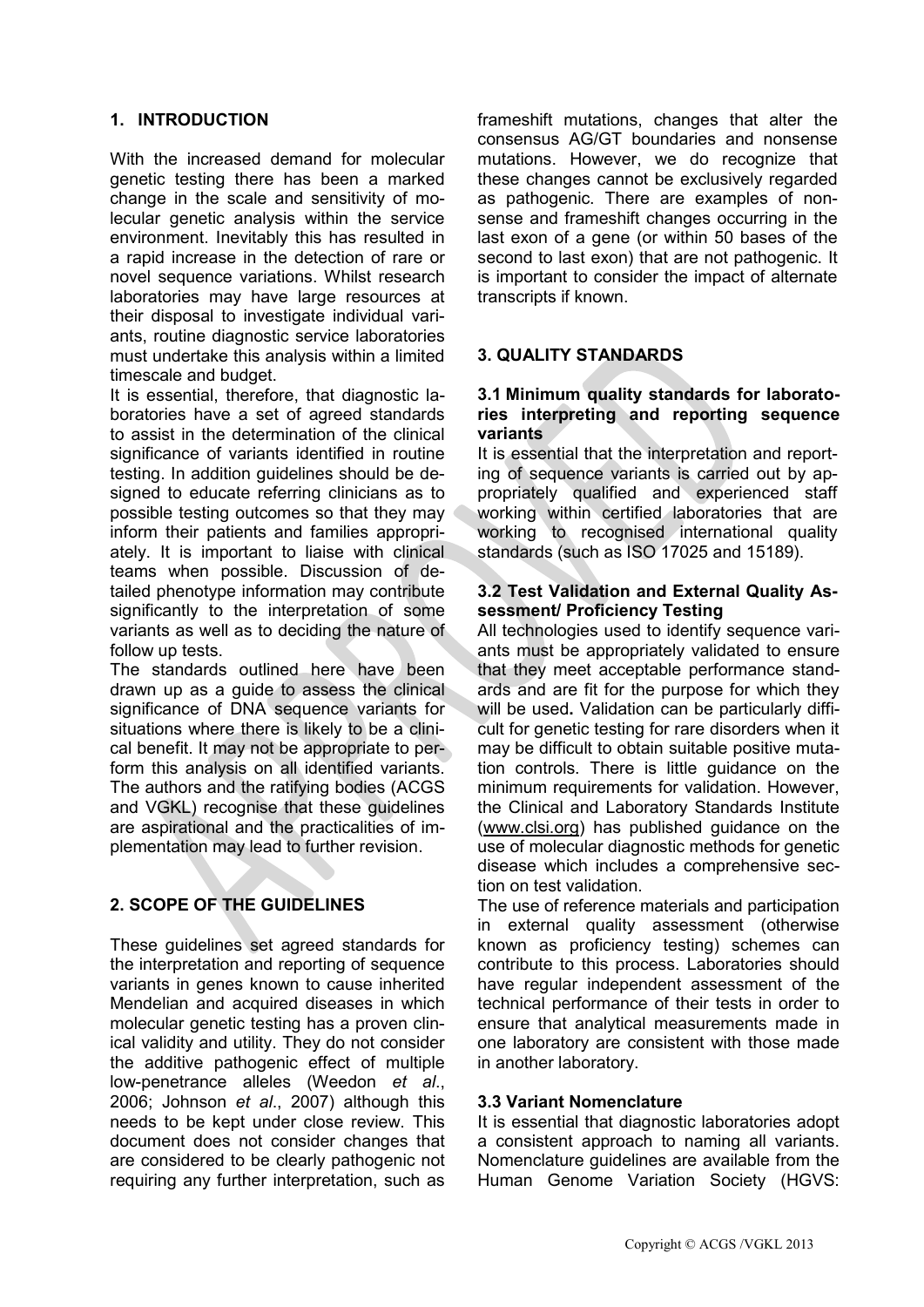http://www.hgvs.org/), the international body for defining gene variation nomenclature under the umbrella of the Human Genome Organization (HUGO) and the International Federation of Human Genetics Societies (IFHGS). We recommend that laboratories follow the HGVS guidance on variant nomenclature in order to facilitate the unequivocal sharing of data via managed databases. Tools are available to support correct use of HGVS nomenclature and are listed in Appendix A. An appropriate reference sequence must be cited including the version number (e.g., NM 004004.3). It is recommended that if available an LRG (Locus Reference Genomic) sequence is used. LRG sequences are defined as stable genomic reference sequences designed to standardise the reporting of sequence variants (see Appendix A for website).

# **3.4 Variant Submission**

To increase our knowledge of all gene variants identified and to ensure that existing databases are as up-to-date as possible it is recommended that any variants are submitted to an appropriate database (preferably a locus specific database, LSDB) at the earliest opportunity. It is therefore essential for laboratories to have the capability of recording variants of uncertain clinical significance accurately. Easy access to previously recorded variants of uncertain clinical significance will also facilitate the review process, helping to identify quickly those patients in whom a sequence variant has been reclassified as either pathogenic or of no clinical significance.

# **4. LINES OF EVIDENCE**

For those variants that are not clearly pathogenic, there are numerous means of interpreting clinical significance. These may be relevant to all disease genes or disease specific. It is *essential* that a minimum set of standards is clearly set out in order to ensure that all patients are offered the same quality of care. It is *recommended* that an appropriate literature search is performed as part of the standard evidence gathering process.

# **4.1 Variant databases including LSDBs**

LSDBs are an essential means of recording all variation within a gene. The most successful databases contain accurate (curated), clearly referenced data naming variants at the DNA, RNA and protein level and include all relevant comments relating to the clinical interpretation of the variant. It is important to record the technology used for screening, when possible, whether a full gene screen has been completed, and when predicting a RNA defect it is essential to record if this has been confirmed by RNA studies and not just assumed. Whilst some databases will record each variant only once, from a diagnostic perspective those which allow for the repeated submission of the same variant must be regarded as the ideal. It is also helpful to record which combinations of variants were found and whether phase was established, particularly for recessive conditions.

Core databases can also provide important information as can thorough search of the literature. See Appendix A for a list of the most widely used databases.

*Summary*: It is *essential* that LSDBs are used where available and that staff carrying out searches should be appropriately trained in the use of databases. LSDBs that contain references to the published literature should be used in preference to those that do not. It is *highly desirable* that all laboratories working within the public health sector have a policy of submitting all variants (excluding known nonpathogenic polymorphisms) to the most appropriate LSDBs where this facility is available. One central, curated variant database to which reference alignments are attached would be ideal, however this is not currently available.

## **4.2 Presence or absence on Single Nucleotide Polymorphisms (SNP) Databases**

The presence of a variant in an unaffected individual at population risk can be used as evidence of non-pathogenicity (see section 4.1), although with the possibility of inheritance with non-penetrance or age dependent effects, caution should be applied. SNP databases are a quick means of viewing variation in a gene and can help in this process. However, the most commonly used SNP database, dbSNP, contains a large, but uneven sample, of genome diversity and includes SNPs, deletion/insertion polymorphisms (DIPs), short tandem repeats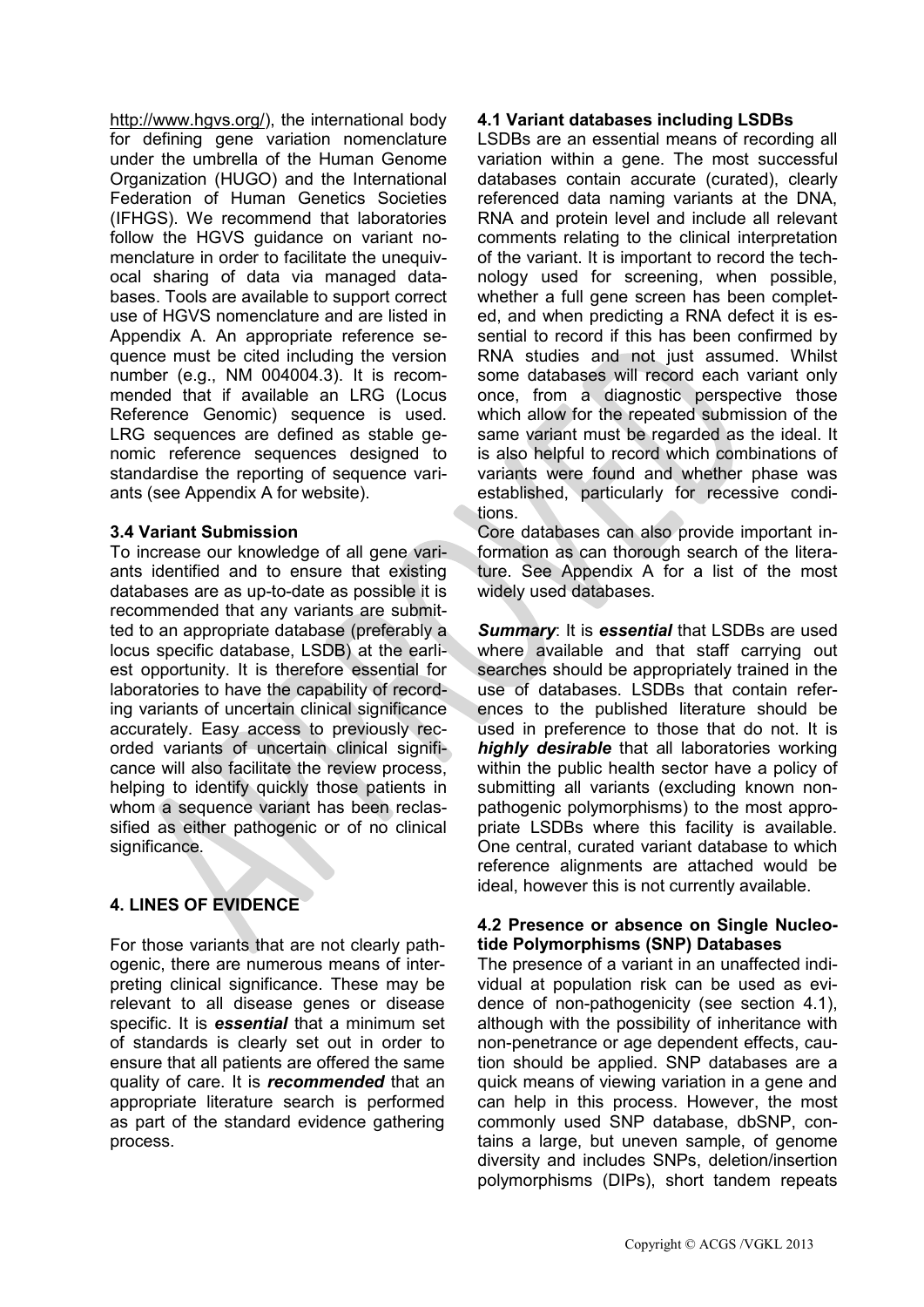(STRs), multiple nucleotide polymorphisms (MNPs) and 'No Variation' data, pathogenic variants are also recorded. There is no assumption about the minimum allele frequency, therefore the data may contain both pathogenic and non-pathogenic variants.

On-going large-scale sequencing projects are beginning to provide more reliable population frequency information for variants. Datasets from the 1000 Genomes Project and the NHLBI GO Exome Sequencing Project are now being used by clinical scientists to obtain informative minor allele frequency information about variants of interest. A quick look-up tool is available from NGRL to search the 1000 Genomes dataset for frequency information on individual variants [\(https://ngrl.manchester.ac.uk/1kg\\_querytoo](https://ngrl.manchester.ac.uk/1kg_querytool/) [l/\)](https://ngrl.manchester.ac.uk/1kg_querytool/). The scope of the project and the populations sequenced (and potential disease phenotypes) should always be considered when using such datasets.

*Summary*: It is *essential* that SNP databases are reviewed on discovery of a novel sequence variant; however, they should be used with caution. It is *essential* to determine the source of the data since multiple reports of a given SNP may actually have arisen from the same original data source. It is *essential* that variants are only classed as SNPs if they are validated and are reported with convincing frequency information. It is *unacceptable* to use the presence of a SNP in such databases as evidence of non-pathogenicity in the absence of convincing frequency information.

# **4.3 Testing (matched) controls**

The use of matched controls can be a useful means of helping to exclude the possibility that a variant represents a pathogenic change, however there are a number of factors that must be taken into account. When deciding on the number of controls to screen it is helpful to consider the power of this approach. In general, the probability of drawing a given number of alleles (k) of one type from a total number of chromosomes tested (n) follows the binomial distribution:

$$
P_{(k \text{ out of } n)} = \frac{n!}{k!(n-k)!} (p^{k})(q^{n-k})
$$

So for example in order to have a 95% chance of observing a variant with an allele frequency of 1 in 100 at least once we would have to screen 298 chromosomes. For certain diseases the screening of 'normal' alleles is achieved as part of the routine diagnostic service. However, caution must be exerted for autosomal recessive conditions where pathogenic variants may exist at a high carrier frequency in certain populations such as p.Phe508del in the *CFTR* gene. If a laboratory has not screened 298 chromosomes (see above) as part of the routine service then the analysis of matched controls could be considered. Matched controls should be appropriately sourced however it is important to bear in mind that in the case of later onset disorders this may include a number of 'at risk' individuals.

**Summary:** Testing of matched controls is an *acceptable* means of determining whether a variant exists in a population of normal chromosomes. However, variants are rare and it is *essential* that laboratories are aware of the limitations of this approach. It is *essential* that ethnicity is considered and that all controls are completely anonymised.

## **4.4 Co-occurrence (***in trans***) with known deleterious variants**

The identification of a variant in an individual in whom a clear pathogenic variant has already been identified in the same gene may help further to classify the variant. In the case of dominant conditions where a pathogenic variant has already been identified, the presence of a second sequence variant seen *in trans* may help exclude pathogenicity, e.g., where a second pathogenic variant would be lethal. However, it is important to recognise that this must be interpreted in the context of the detailed clinical information and will vary depending on the disorder. Careful consideration should be made as to whether, in a dominant condition, a second pathogenic variant seen *in trans* does or does not lead to a more severe clinical phenotype. In the case of recessive conditions, the presence of a second sequence variant *in trans* with a pathogenic variant does not exclude or confirm pathogenicity.

For this reason it is considered desirable to complete a screen on a patient wherever practicable regardless of whether or not a pathogenic change is identified early in the screening process. Whilst the data obtained may not add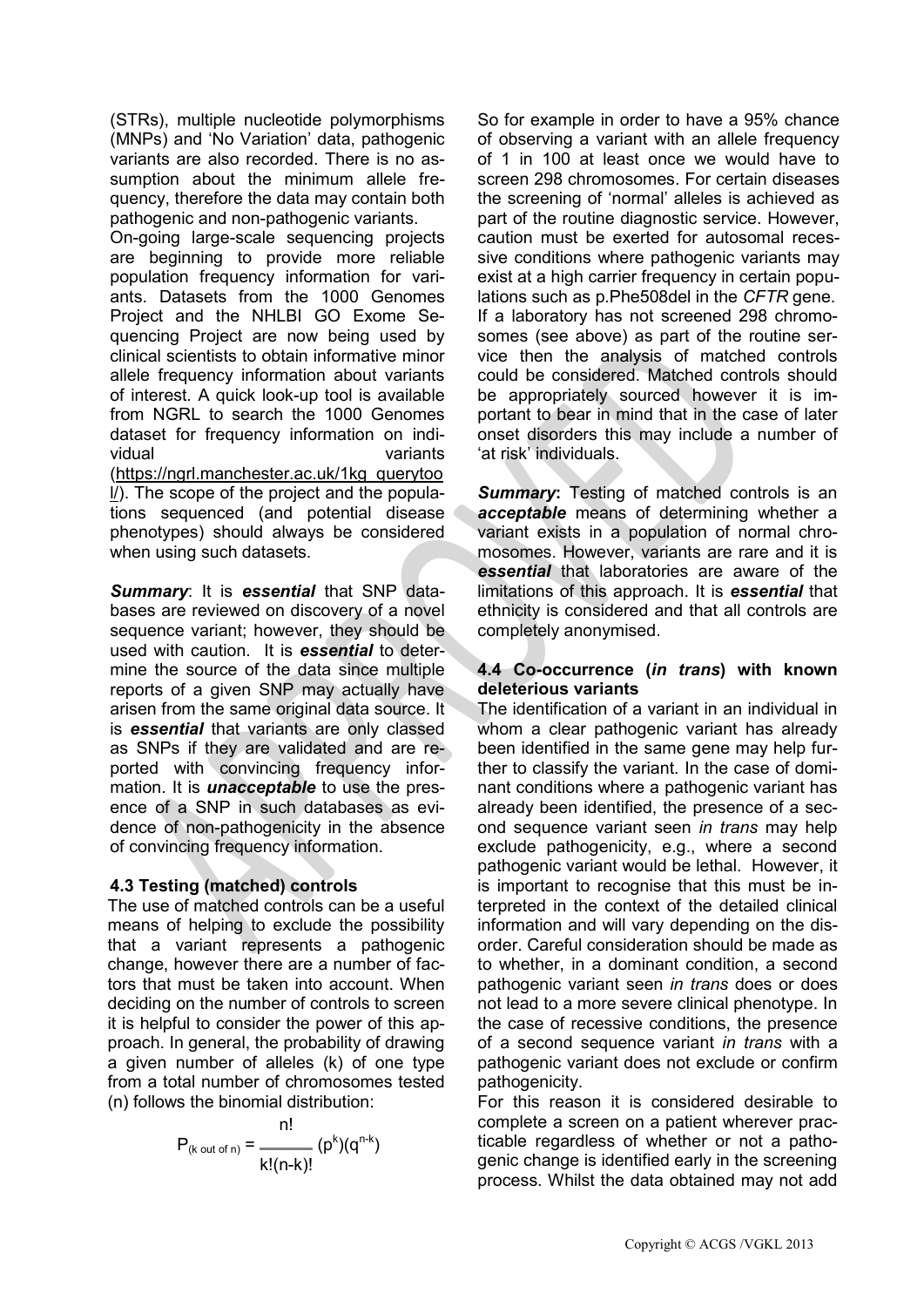any information to the consult and, it will generate useful data for other families and add to the understanding of the gene. The decision as to whether a complete screen should include the entire gene should be based on published evidence. In genetically heterogeneous disorders it is not expected that all the relevant genes should be screened. It is recommended that all variants of uncertain clinical significance identified are reported, i.e., the pathogenic variant as well as others.

**Summary:** If the evidence is sufficiently strong for a given gene it is *recommended* that co-occurrence (*in trans*) of a variant with a known deleterious variant in dominant disorders is used as evidence of nonpathogenicity. It is *essential* to establish phase with the pathogenic variant and for this the parental samples may be required.

## **4.5 Co-segregation with the disease in the family**

Segregation studies require that appropriate samples are available from family members and can be useful for establishing linkage to a particular disease locus. It is important to keep in mind the limitations of this approach and to consider the possibility of phenocopies and partial penetrance. Family structure is also important and the issue of nonpaternity should be considered when relevant. This approach can be definitive as a means of excluding pathogenicity in cases where a variant does not segregate with a given disorder.

Co-segregation of a variant with disease can provide useful information when statistically quantified as proposed by Møller *et al.*, (2011) who developed a simplified method for segregation analysis (SISA). This method considers a pedigree in which a number of affected members have been tested and found to have the variant in question. The number of informative meioses in the family is defined as the number of affected individuals with the variant minus 1 (to correct for ascertainment bias). For example, a family with an affected grandmother, three affected children and one affected grandchild (five affected members) will have four informative meioses. All affected members need to be shown to have the gene variant except obligate carriers.

The basis of SISA is that if a variant is NOT disease causing, then the chance of cosegregation with the disease is 1 in 2 for each informative meiosis in a family, i.e.,  $(1/2)^n$ (where n = number of informative meiosis); in the example above  $(1/2)^4 = 0.0625$ . Using this method, the probability that the variant therefore causes disease is calculated as 1-0.0625 or 0.9375. As expected the value of  $P = 1$ - $(1/2)^n$  increases with each additional affected individual who has inherited the variant (informative meiosis) in the family and a virtue of this method is that multiple families with the same variant can be combined. If a second family were found to co-segregate the same variant as the family above with two informative meioses then n would be 6 and the likelihood of pathogenicity would be estimated to be  $1-(1/2)^6$ = 0.9844. The authors, however, do not state the required threshold for pathogenicity.

It should be borne in mind that a sequence variant, possibly without known pathogenic consequences, may appear to be pathogenic because it is *in cis* with an unidentified pathogenic variant in a particular family or families. Caution must therefore be exercised in assigning pathogenicity to such variants, although they may act as acceptable linked markers in certain diseases. Such changes may be referred to as 'variants without known phenotypic consequence or clinical significance'. In these circumstances, interpretation is made easier by complete and comprehensive screening of all appropriate genes and gene regions. It may also be appropriate to exclude linkage to alternative loci.

*Summary*: Segregation analysis is an *acceptable* means of determining whether a disease segregates with a candidate gene. It is *acceptable* to recommend segregation analysis in affected family members without referral to a genetic counsellor in order to help determine pathogenicity, though it is important to take into account the possibility of nonpenetrance. It is *unacceptable* to test unaffected individuals without referral to a genetic counsellor if the information has a predictive value.

**4.6 Occurrence of a new variant concurrent with the (sporadic) incidence of the disease** If a variant is identified in a strong candidate disease gene concurrent with the sporadic inci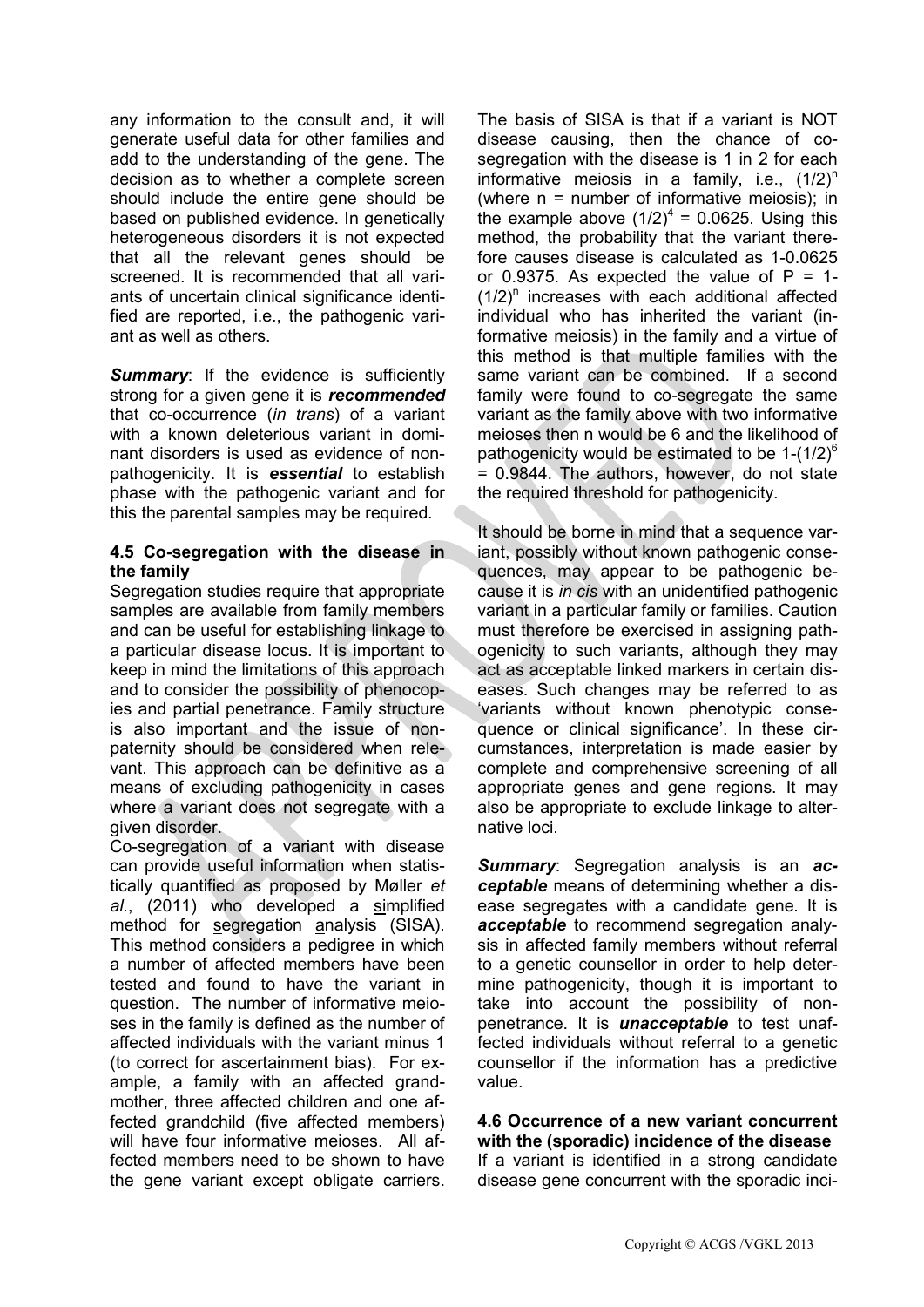dence of the disease and is not present in parental samples this could be considered as strong evidence of pathogenicity. However, it is not necessarily proof on its own, and should be considered in the clinical and amino acid context. It is important to consider that a deletion may appear *de novo* and yet be derived from a parent heterozygous for the deletion where the second chromosome carries a duplication (e.g., SMA). If non-paternity has not been excluded then it is recommended that a statement is included in the report to highlight that the interpretation is based on family relationships being as stated.

*Summary*: It is *acceptable* to use occurrence of *de-novo* variant concurrent with the incidence of a sporadic disease as a strong indicator of pathogenicity.

## **4.7 Species conservation**

The aim of conservation analysis is to measure the degree to which amino acid properties at any given position are conserved across evolution. True invariant sites should be considered essential for protein function whereas variant sites can evidently accommodate at least a degree of substitution. The basis for this approach has been summarised as i) missense substitutions at evolutionarily constrained positions are often pathogenic, and those that are not often have neutral or minimal impact, and; ii) missense substitutions falling outside of the cross-species range of variation at a position in a multi-species alignment (MSA) are often pathogenic, and those that do not often have neutral or minimal impact (Tavtigian *et al.*, 2008).

When performing conservation analysis the quality of the MSA used is key. There are a number of studies that have sought to define the optimal MSA parameters (Mathe *et al.*, 2006; Greenblatt *et al.*, 2003; Abkevich *et al.*, 2004; Tavtigian *et al.*, 2008, 2009) and it is clear that the sequences to be included in an alignment are dependent on the protein being studied (Mathe *et al.*, 2006). The choice of sequences should provide sufficient evolutionary time for the invariant positions to have undergone substitution. Work by Greenblatt *et al.*, (2003) has shown that an alignment should contain an average of at least three substitutions

per position to significantly reduce the likelihood (P<0.05) that an invariant position has occurred by chance. There is evidence that for some genes more substitutions per position are required to reach the required likelihood (Tavtigian *et al.*, 2008). Sequences that are not functionally equivalent must be excluded from the alignment, accordingly, paralogue sequences should not be included and the function of more distantly related sequences verified.

Uniprot [\(www.uniprot.org\)](http://www.uniprot.org/) provides comprehensive and freely accessible protein sequence information: orthologous protein sequences may be sourced from genome browsers such as NCBI and Ensembl or ortholog databases [\(http://www.treefam.org/,](http://www.treefam.org/)

#### [http://cegg.unige.ch/orthodb4\)](http://cegg.unige.ch/orthodb4).

The use of MSAs for *in-silico* prediction tools ideally requires systematic evaluation (see following section) and we recommend building of gene specific MSAs, ideally through manual selection of sequences and curation of the alignment, which can be made freely available to the diagnostic community

There are a number of web-based sequence alignment tools available to create MSAs (recently reviewed by Kemena and Notredame, 2009). Aniba *et al.*, (2010) describe benchmark alignments which may be used to compare alignment tools by individual laboratories. In some instances third party software tools provide or generate their own automatically generated or manually curated MSAs.

Similar to protein conservation, nucleotide conservation may be used to identify conserved and therefore functionally important nucleotide positions. The available tools generate conservation scores based on different resolution levels. Users should be aware at which resolution the programs are analysing the data as this will affect the interpretation of the data. Nucleotide conservation data should be considered as evidence for pathogenicity but should not be used in place of or exclude protein conservation analysis.

*Summary*: It is *recommended* that interspecies comparisons are carried out for all missense changes of unknown clinical significance and that the depth of conservation is recorded in any documentation relating to the analysis, although it does not need to be included in the report. The documentation should outline which species and/or orthologs were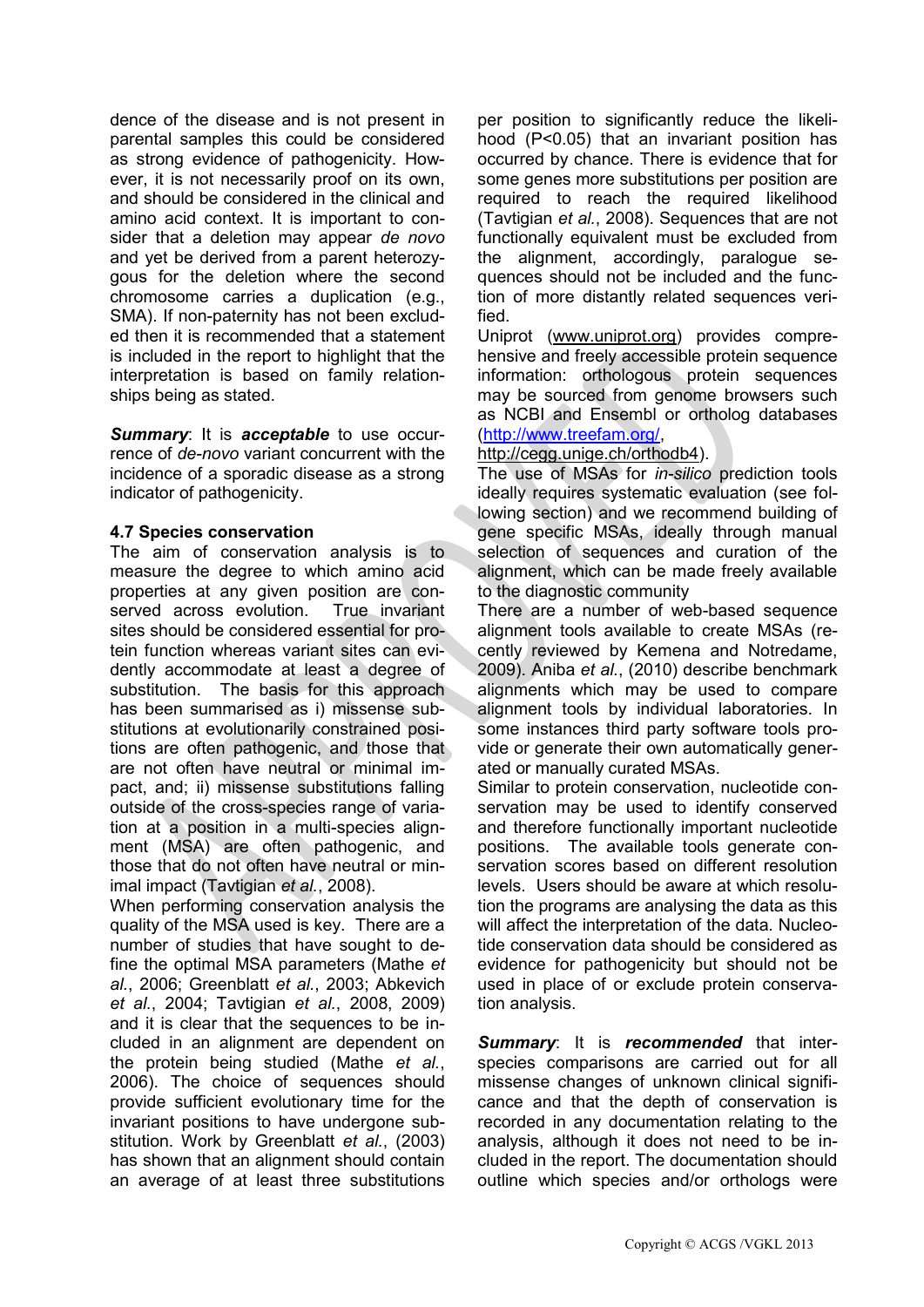included in the comparison and what comparison method and parameters were used. The diagnostic or research communities may develop suggested values and appropriate species in the future. The interpretation of species conservation should be cautiously applied, particularly if only one species is identified for which the variant is not conserved. Any overall conclusions on the clinical significance of the variant should be based on more than one line of evidence.

## **4.8** *In silico* **prediction of pathogenic effect**

There are a number of web-based classification tools, employing different algorithms, which can be used to predict the impact of missense changes on protein function (recently reviewed by Karchin, 2009; Thusberg & Vihinen, 2009). The classification generated from the prediction tools must not be considered definitive and as with all analytical approaches, must form one aspect of a wider investigation.

A number of studies undertaken to validate and compare the predictive value of a number of *in silico* tools have highlighted the fact that no one tool can be considered superior nor achieve complete accuracy. Furthermore, the tool generating the optimal predictive score will depend upon the gene under investigation and parameters used (Chan *et al.*, 2007; Dorfman *et al.*, 2010).

A number of prediction tools require multiple sequence alignments (MSAs) as part of the input parameters. The MSA used for these tools is crucial to their effectiveness (Mathe *et al.*, 2006; Hicks *et al.*, 2010) and users should follow the guidelines outlined in section 4.7 for their creation. Users should be particularly aware of any gaps in the alignments at the position of the change as these can lead to poor predictions, in particular false negative results.

A number of the computational methods generate confidence scores to qualify the predictions made and recent work has shown that optimal predictive scores are achieved by setting gene specific thresholds.

Ideally, therefore, it is recommended that the choice of tool to investigate a variant for a particular gene is based on the comparative validation of a number of tools (and if applicable MSA) against sequence variants of known effect.

It is acknowledged that such validation may not be feasible and therefore it is acceptable for users to use tools that have not been validated, however users should be aware of the limitations of any such prediction.

Analysis of a particular variant should be performed using at least three different programmes (to reduce the prevalence of either a false negative or false positive result). Users should ideally use tools based on different algorithms: a list of tools grouped by algorithm is provided at a strategies of the strategies of the strategies at a strategies of the strategies at a strategies of the strategies of the strategies of the strategies of the strategies of the strategies of the strategies of

[http://www.ngrl.org.uk/Manchester/page/misse](http://www.ngrl.org.uk/Manchester/page/missense-prediction-tools) [nse-prediction-tools.](http://www.ngrl.org.uk/Manchester/page/missense-prediction-tools) Similar results will usually be obtained, however dissimilar results can be generated which must be taken into account when deciding the likelihood of pathogenicity.

Grantham scores can be used to assess the biochemical distances between amino-acids and hence the severity of a change. Grantham scores range from 5 to 215 with the higher scores representing more radical changes in amino acid properties. Grantham scores are designated as conservative (0-50), moderately conservative (51-100), moderately radical (101- 150), or radical (≥151) according to the classification proposed by Li *et al*. (1984). As well as Grantham scores, information on the chemical and functional properties of the amino-acids can be obtained from the Russell web-site [\(http://www.russell.embl.de/aas\)](http://www.russell.embl.de/aas).

*Summary*: It is *acceptable* to predict the severity of an amino acid change using *in-silico* methods. It is *unacceptable* to rely solely on these predictions to assign pathogenicity to a previously unclassified variant. Records of this work must specify the parameters and methods used to estimate the severity of the amino acid change.

# **4.9** *In silico* **splice site prediction**

It is *acceptable* to assign nucleotide changes that disrupt the consensus dinucleotide splice sites  $(+/-1$  and  $+/-2$ ) as clearly pathogenic requiring no further investigation. It is important however to consider the impact of alternative transcripts if known. Disruption of a consensus dinucleotide may cause an in-frame single exon deletion known to be missing in alternate transcripts present in the normal population (Li *et al*, 2009). It may also be appropriate to consider the impact of cryptic splice sites in the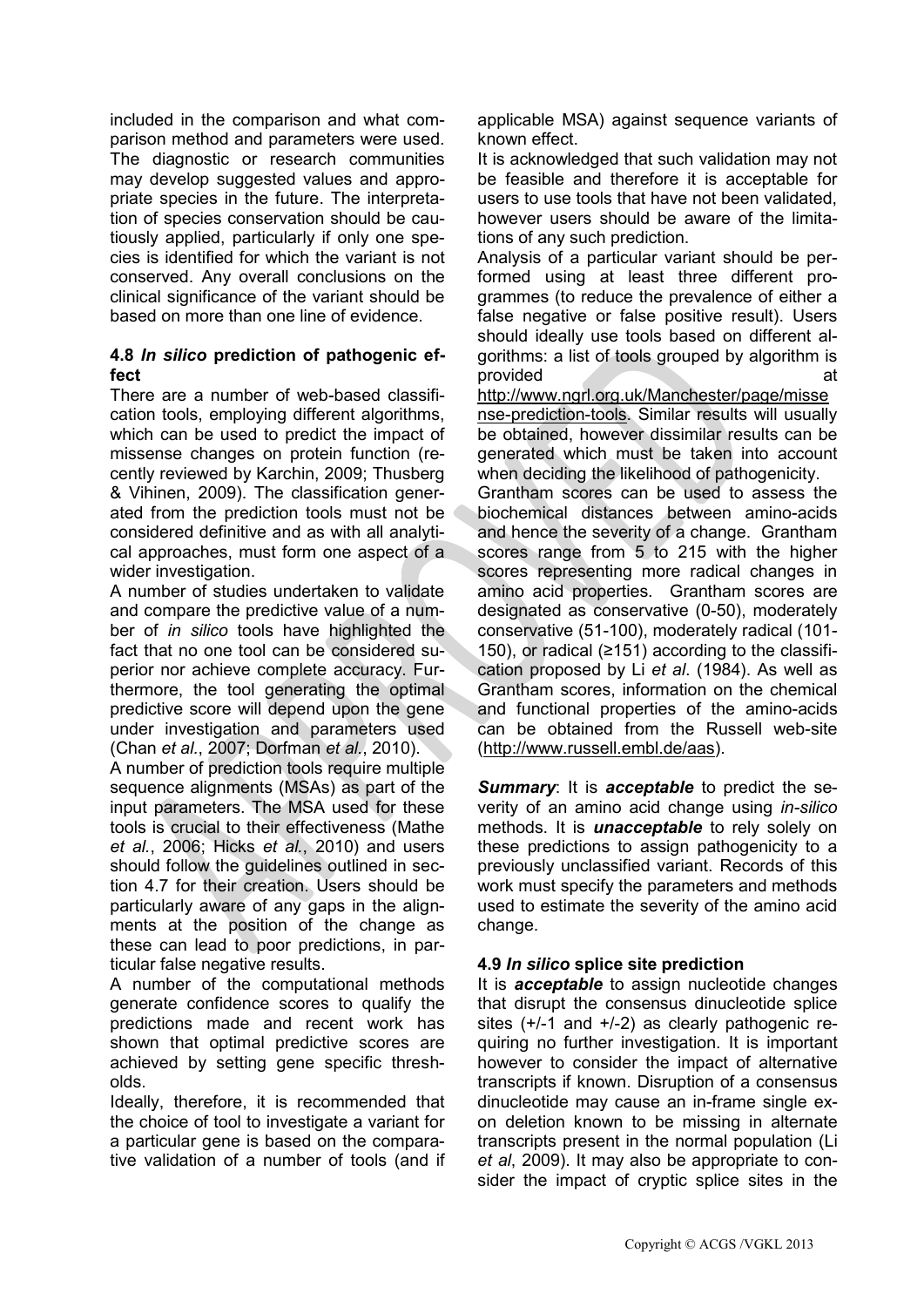vicinity of disrupted wild type consensus splice sites (Houdayer *et al.*, 2012).

All other potential splice site variants (including intronic changes, missense and synonymous changes at or near the consensus splice sites) should be investigated using appropriate prediction tools.

Splice prediction tools commonly used by diagnostic laboratories are listed in Appendix A. These are generally valid when used correctly and within the scope of their applicability (note also the scope of these guidelines as stated in section 2). An NGRL study

[\(http://www.ngrl.org.uk/Manchester/sites/def](http://www.ngrl.org.uk/Manchester/sites/default/files/publications/Informatics/NGRL_Splice_Site_Tools_Analysis_2009.pdf) [ault/files/publications/Informatics/NGRL\\_Spl](http://www.ngrl.org.uk/Manchester/sites/default/files/publications/Informatics/NGRL_Splice_Site_Tools_Analysis_2009.pdf) ice Site Tools Analysis 2009.pdf) showed that the better performing tools were capable of a good degree of accuracy, and that users can therefore be confident of the safe interpretation of results as part of the assessment of a variant. However, they must be used with caution and should not be relied upon alone. This study also showed that these tools are likely to be useful beyond the invariant acceptor and donor sites at intron/exon boundaries, but not beyond positions +7 and -10 of exons. Laboratories should however be aware that any sequence changes (not necessarily just those adjacent to intron/exon boundaries) may create new splice sites and as such are amenable to analysis using this software. Scientific knowledge should be applied to deeply embedded intronic variants as detailed prediction analysis may not be appropriate. In the case of silent variants and missense variants, testing them for an effect on splicing should be considered, especially when AG or GT dinucleotide sequences are formed.

Splice tools are usually made available via specific websites maintained by their developers. They may also be downloaded by users and installed locally, or be provided through third-party applications or websites where they may be implemented by incorporating the software as part of the application or as a web link to the original developer's website. Users should ensure that they know how a tool is being implemented and therefore which version is being used, and should satisfy themselves that results obtained agree with those from the developer's implementation. Users should also access documentation to ensure that they are using the tool correctly and within its intended range of applicability, if necessary accessing documentation or publications provided on the original developer's website. The user may be able to adjust the settings on the prediction tools: it is considered appropriate to use the default settings unless otherwise stated.

Tools for prediction of exonic/intronic splice enhancers and inhibitors (ESEs, ISEs, ESIs and ISIs) are also available but their use in a diagnostic setting has not been validated to the same extent as splice-site prediction tools. Therefore their use is not currently recommended.

It is considered good practice to use more than one splice-site prediction tool. The NGRL study did not show that overall accuracy improved significantly when result from tools were combined, however use of three tools guards against errors due to incorrect or invalid use of a tool for a specific variant and does not add significantly to the analysis time, particularly where a third-party interface is used.

It is not currently possible to set criteria for the change in prediction tool scores which should be considered significant (e.g., a 10% deviation from the wild-type score). This remains a matter for local judgement and agreement.

*Summary*: It is *acceptable* to use *in-silico* splice site prediction; however, it is *unacceptable* to base an unequivocal clinical interpretation solely on this line of evidence. It is, however, acceptable to suggest further investigations based on the outcome. If this method of prediction is used it is *recommended* to arrive at an interpretation based upon a consensus of at least three splice site prediction programmes.

# **4.10 RNA Studies**

Where possible, RNA studies are the best means of interpreting the consequences of a splicing mutation. Therefore it is recommended that RNA studies be performed, in the following context:

- If RNA from an appropriate and validated tissue or cell type (i.e., one known to express the transcript of interest) is available.
- If a variant of uncertain significance is found and prediction programs give an indication for a splice site alteration.
- Where other lines of evidence support an effect on splicing.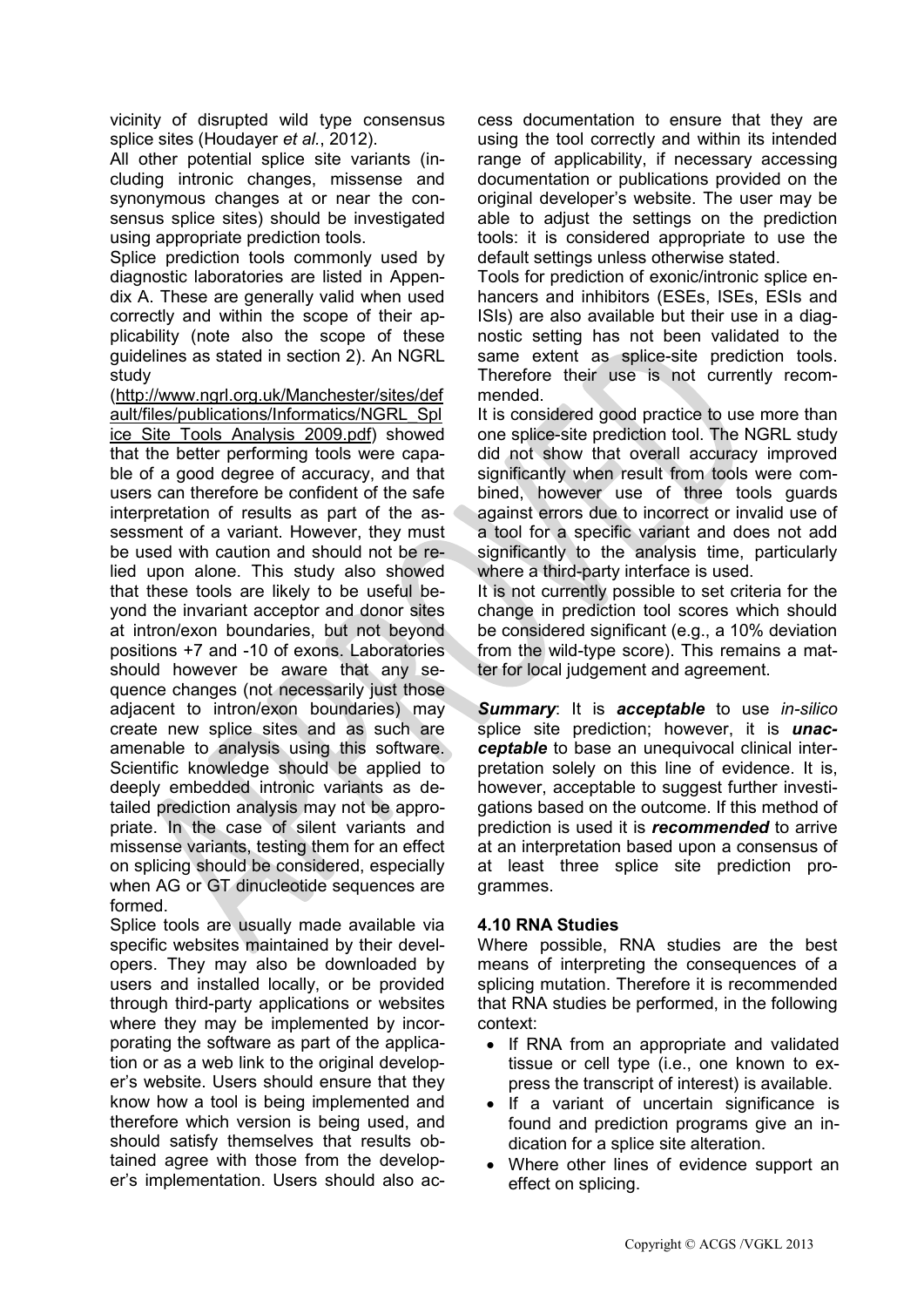• Only if the entire gene has been tested and no other variants have been found.

It should also be noted that sequence confirmation on cDNA is essential when possible (i.e., if the variant of interest is located within exonic sequence). In addition we recommend:

- In cases where no splice errors are apparent on mRNA analysis, biallelic expression by molecular analysis of a variant should be proven to conclude that the unclassified variant has no effect such as nonsense mediated decay which may prevent *in vitro* observation of aberrant splice product.
- Naturally occurring alternate splice variants should be excluded by the testing of matched controls and the use of RNA from appropriate and validated tissue or cell types.

**Summary:** Given the high predictive value of RNA studies they must be regarded as *essential* for the definitive interpretation of putative splicing mutations. However, it is recognised that not all laboratories have the facilities to perform these analyses and that limited expression patterns may mean that the required tissue is not available for analysis.

# **4.11 Functional Studies**

A reliable functional assay is generally regarded as one of the best means of confirming pathogenicity, however this is rarely available as part of a routine diagnostic service. Occasionally an affiliated research group will undertake functional studies. It is important to note however, that this is very gene/disease specific and the assay must be in an appropriate system. When relying on reports in the literature laboratories should be careful to scrutinise the context in which the assay is performed as the diagnostic evaluation of a functional assay can be difficult. In certain circumstances, analysis of cell and tissue-specific expression of proteins by means of immunohistochemistry (e.g., dystrophin and DNA mismatch repair proteins) can be considered a form of *in vivo* functional study, and as such can be an extremely useful aid in interpreting DNA/RNA findings.

**Summary:** If a reliable functional assay is available it must be regarded as *recommend*ed for the interpretation of a variant of uncertain clinical significance. However, it is recognised that the sensitivity and specificity of assays vary and where less reliable assays are all that is available their use in interpretation is only *desirable*.

# **4.12 Loss of Heterozygosity (LOH)**

LOH can indicate the presence of a tumour suppressor gene in the deleted region. Often, the remaining copy of the tumour suppressor gene has been inactivated by a point mutation and consequently LOH may increase the likelihood of pathogenicity of a variant on the remaining chromosome. There are published descriptions in the literature regarding the objective inclusion of LOH data in linkage analysis (Lustbader *et al*.,1995; Rohde *et al*., 1997).

*Summary*: It is *acceptable* to use LOH to assist in the prediction of pathogenicity of variants in tumour suppressor genes, however this evidence is unlikely to be convincing in the absence of other lines of evidence.

## **4.13 An integrated evaluation of sequence variants**

The outcomes of the analyses and observations described here may be integrated using Bayesian statistical inference in a method called the 'integrated evaluation' or 'multifactorial method' (Vallée *et al.,* 2011). This is finding application to diseases including breast cancer and Lynch syndrome (Spurdle, 2010). However, application of this method is not routinely accepted in diagnostic practice, and is suited to projects or communities with centralised resources and a committee approach to variant classification. It is therefore *recommended* that laboratories seek such classifications from projects or groups where they exist and are validated, so that laboratories are satisfied of the reliability of their evaluations, and contribute data as recommended in section 4.1.

# **4.14 General Points**

It is *essential* that laboratories standardise the process of variant interpretation and a checklist is *recommended* in order to ensure that all procedures are documented. For each search performed it is *essential* to record the following information: the date of the search; the tool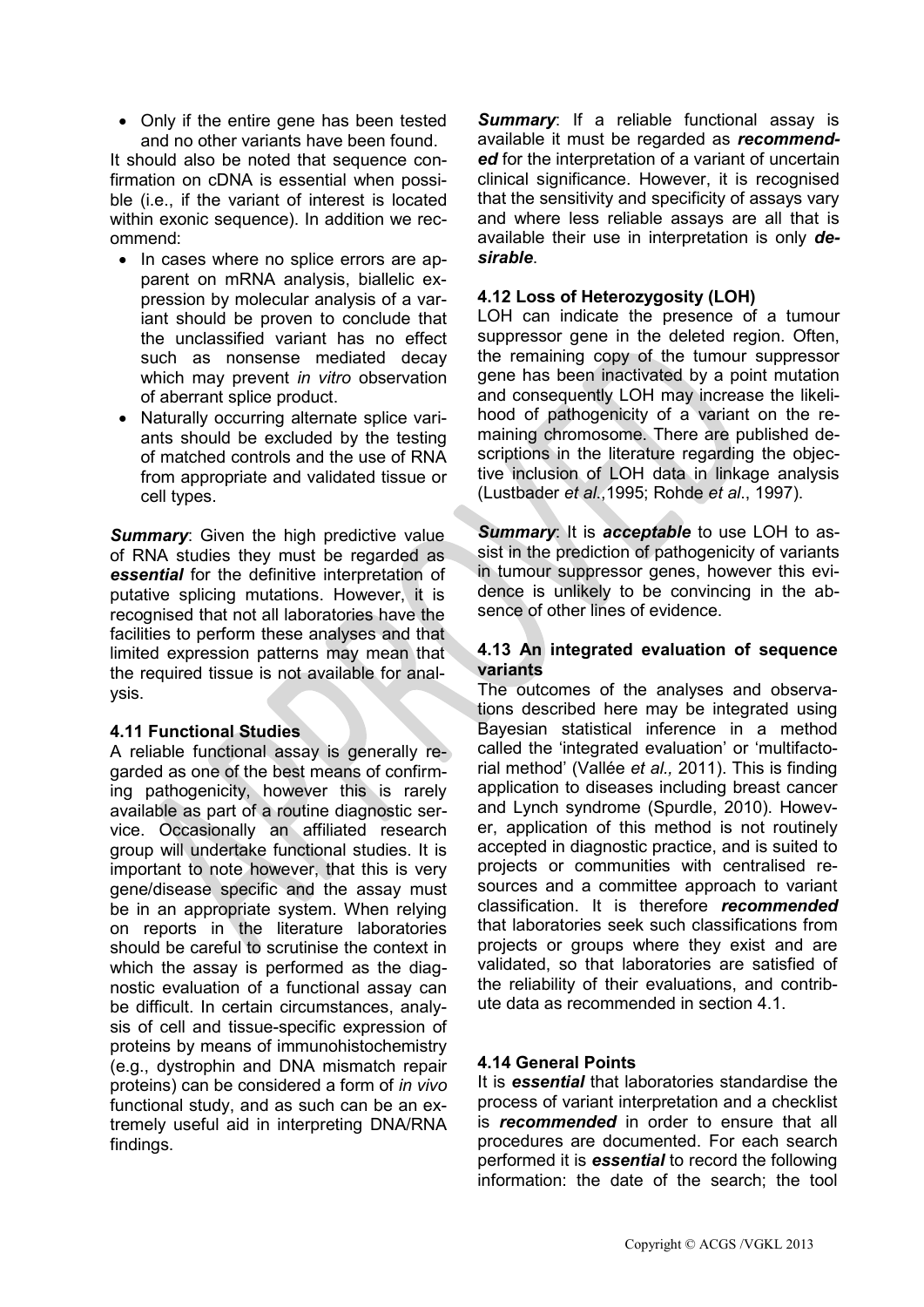version; any changes made to default settings; alignments used; database build; and the scores of all analyses. It is not always possible to determine the specific differences between versions and/or settings of tools and therefore recording the date and version is sufficient rather than the actual differences. It is *desirable* that regional genetic centres have procedures in place to review the status of previously reported variants of uncertain clinical significance.

# **5. REPORTING STANDARDS**

## **5.1 Reporting variants.**

It is *essential* that laboratories develop mechanisms to submit results to existing databases (especially LSDBs) and it is *essential* that laboratories issue an updated clinical report as new information becomes available to them (reports should be reissued when a variant of uncertain clinical significance becomes clearly pathogenic, or a variant is not pathogenic anymore). However, a caveat can be included in any clinical report to point out that the information represents the best interpretation of the data at the time of reporting and that the most appropriate interpretation may change with time.

It is *essential* that the unqualified terms 'polymorphism' and 'mutation' are not used in reports. However, it is *acceptable* to use terms such as 'variant of no known phenotype' and 'pathogenic mutation'. The term 'variant of uncertain clinical significance' (VUS) is the preferred terminology for variants which cannot be classified as either *clearly pathogenic* (class 5), *likely to be pathogenic* (class 4), *unlikely to be pathogenic* (class 2), or *clearly not pathogenic* (class 1), see section 5.2 below.

When reporting a VUS it is *essential* to include the extent of the screening performed, if a complete laboratory analysis has not been performed then this must be detailed in the report. If no other variants have been identified this should also be highlighted.

It is *not essential* to document all the lines of evidence obtained in the report, however complete records must be stored in the laboratory. On occasions where reference to specific reports in the literature will support the re-classification of a variant it is *ac-* *ceptable* to include more details of the evidence.

Guidelines for reporting molecular genetics results can be found at:

[www.cmgs.org/BPGs/Reporting%20guidelines](http://www.cmgs.org/BPGs/Reporting%20guidelines%20Sept%202011%20APPROVED.pdf) [%20Sept%202011%20APPROVED.pdf.](http://www.cmgs.org/BPGs/Reporting%20guidelines%20Sept%202011%20APPROVED.pdf)

## **5.2 Classification of variants**

A number of different classification systems exist, using 3, 4 or 5 different variant classes. It is *recommended* that a 5 class system is adopted as described in the table below for internal assessment purposes, with interpretation based on local policies. The use of a 5 class system is considered *essential* for the standardisation of report wording and follow up studies. The numbering itself however should not be incorporated into the patient report as this is considered likely to cause confusion with clinical users.

| <b>Class</b> | <b>Description</b>         |
|--------------|----------------------------|
|              | Clearly not pathogenic     |
| 2            | Unlikely to be pathogenic  |
| 3            | Unknown significance (VUS) |
|              | Likely to be pathogenic    |
|              | Clearly pathogenic         |

# **5.3 Report wording for each variant class**

It is *recommended* that laboratories adopt where possible, taking into account local policies, standard wording within reports to describe each of the 5 variant classes as suggested in the table below. If local policies preclude the use of the recommended wording, it is *essential* that consistent wording is used for each class of variant, and the wording is at least comparable to the recommendations below, so that readers of reports will interpret the wording consistently regardless of their origin.

| Not pathogenic<br>"Common" polymorphism and therefore<br>not reported<br>Unlikely to be pathogenic |
|----------------------------------------------------------------------------------------------------|
|                                                                                                    |
|                                                                                                    |
|                                                                                                    |
|                                                                                                    |
| 2<br>Diagnosis not confirmed molecularly                                                           |
| <b>Uncertain pathogenicity</b><br>3                                                                |
| Does not confirm or exclude diagnosis                                                              |
| Likely to be pathogenic                                                                            |
| <b>Consistent</b> with the diagnosis                                                               |
| Predicted to be pathogenic<br>5                                                                    |
| This result confirms the diagnosis                                                                 |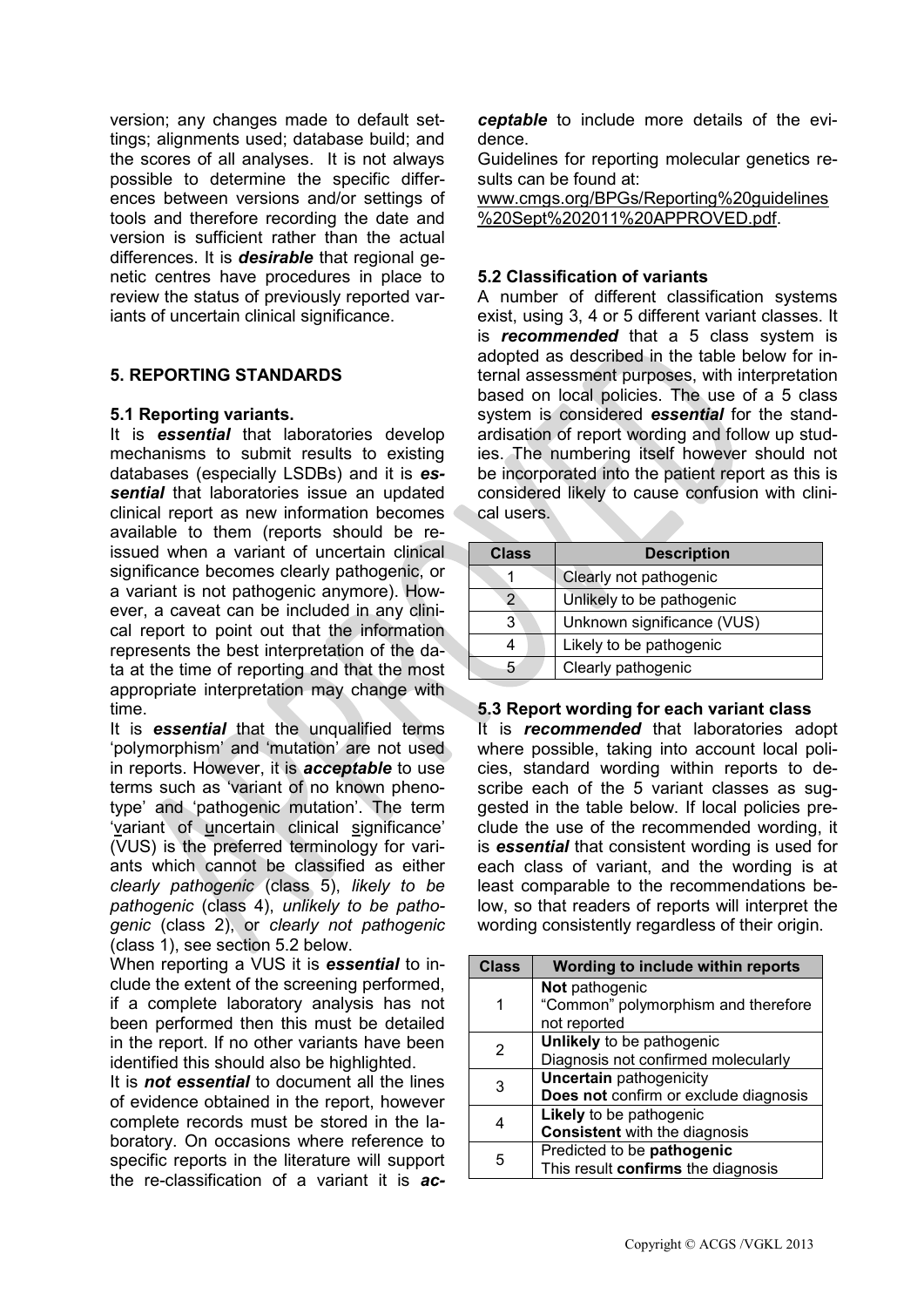## **5.4 Which variants to report**

It is important that reports meet the needs of users and therefore local policies may determine which of the 5 classes of variant are reported. Even though not all variants will be reported it is *essential* that all variants are recorded within the laboratory. It is *not es***sential** to report class 1 non-pathogenic polymorphisms, and in fact this could lead to misinterpretation outside of the laboratory, but it is *acceptable* to include a disclaimer that they are not being reported. Local policy will determine whether class 2 variants are reported and again it is acceptable to include a disclaimer as above. It is *essential* to report classes 3, 4 and 5. Classes 3 and 4 may warrant follow up studies to clarify the significance of a variant, which should be stated clearly within the report. The nature of follow up tests will be condition and scenario specific and may require appropriate discussion with the clinical team. It is important to offer follow up studies if there is clinical benefit. However, the wording used on reports should be chosen carefully, as certain studies may not be possible or appropriate for a given patient or family. Therefore, use of words such as "recommended" should be avoided. Instead, the report should use wording such as "further possible studies…", and/or offer testing of relatives "if available" or "if appropriate".

## **5.5 To whom is it acceptable to report VUS**

Variants of uncertain significance (class 3) have the potential to cause confusion. It is *recommended* that the reports describing the identification of a VUS are issued to appropriately trained clinicians. In the vast majority of cases this is likely to be clinical geneticists or genetic counsellors. However we recognise that other healthcare professionals may be equally competent in the interpretation of VUSs. Extreme caution should be taken when issuing a report of a VUS to any professional who is not conversant with the complexities of such information. In these cases it is *essential* that careful unambiguous wording is used and it is *appropriate* to suggest discussion with a clinical geneticist. It is acceptable to request further samples from a clinician in order to facilitate the interpretation of a VUS without referral to a genetics clinic (see section 5.4 above).

## **5.6 Predictive and prenatal testing**

Testing for a VUS in a predictive and prenatal context is *not recommended*. However, there may be some circumstances where it may be considered appropriate to do so. This must only be offered within the context of appropriate genetic counselling.

#### **Acknowledgements**:

This document updates guidelines originally prepared and edited by Jennie Bell, Danielle Bodmer, Erik Sistermanns and Simon Ramsden (January 2008) and represents the output of the workshop to review the unclassified variant practice guidelines held on 29<sup>th</sup> March 2011 at Birmingham Women's Hospital NHS Foundation Trust. Changes were agreed by attendees representing the UK Clinical Molecular Genetics Society, with further changes made by representatives of the Dutch Society of Clinical Genetic Laboratory Specialists. Final adjustments were made to the revised edition following a UK NEQAS for Molecular Genetics participants meeting on Unclassified Variants held in Edinburgh, March 2013.

#### **REFERENCES**

Abkevich V, Zharkikh A, Deffenbaugh AM, Frank D, Chen Y, Shattuck D, Skolnick MH, Gutin A, Tavtigian SV (2004) Analysis of missense variation in human BRCA1 in the context of interspecific sequence variation. J Med Genet. **41**(7):492-507.

Aniba MR, Poch O, Thompson JD (2010) Issues in bioinformatics benchmarking: the case study of multiple sequence alignment. Nucleic Acids Res. **38**(21):7353-63.

Chan PA, Duraisamy S, Miller PJ, Newell JA, McBride C, Bond JP, Raevaara T, Ollila S, Nystrom M, Grimm AJ, Christodoulou J, Oetting WS, Greenblatt MS (2007) Interpreting missense variants: comparing computational methods in human disease genes CDKN2A, MLH1, MSH2, MECP2, and tyrosinase (TYR). Hum Mutat. **28**:683–693.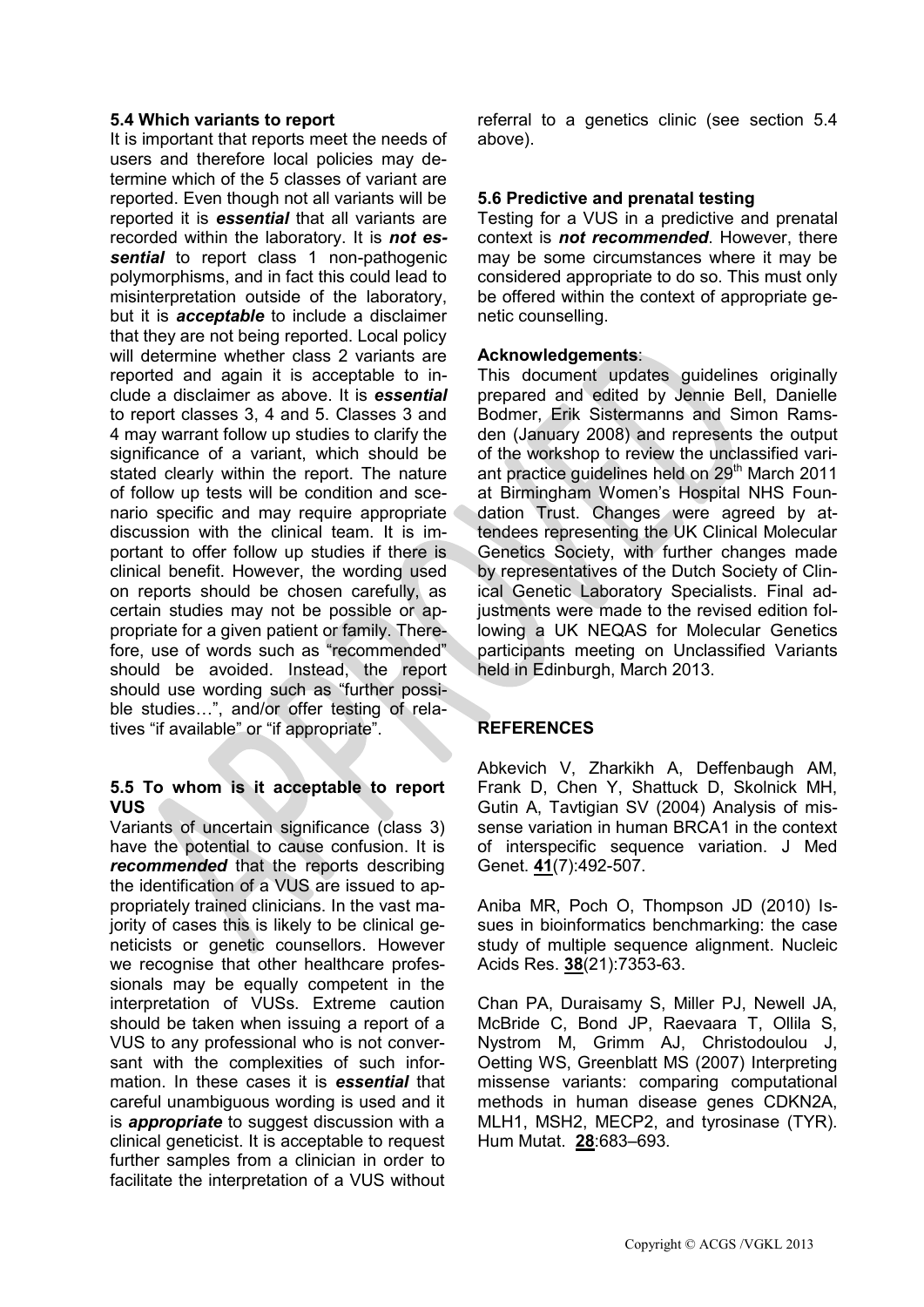Dorfman R, Nalpathamkalam T, Taylor C, Gonska T, Keenan K, Yuan XW, Corey M, Tsui LC, Zielenski J, Durie P (2010) Do common *in silico* tools predict the clinical consequences of amino-acid substitutions in the CFTR gene? Clin Genet. **77**(5):464- 73.

Greenblatt MS, Beaudet JG, Gump JR, Godin KS, Trombley L, Koh J, Bond JP (2003) Detailed computational study of p53 and p16: using evolutionary sequence analysis and disease-associated mutations to predict the functional consequences of allelic variants. Oncogene. **22**(8):1150-63.

Hicks, S., Wheeler, D. A., Plon, S. E. and Kimmel, M. (2011), Prediction of missense mutation functionality depends on both the algorithm and sequence alignment employed. Human Mutation, **32**: 661–668. doi: 10.1002/humu.21490.

Houdayer, C., Caux-Moncoutier, V., Krieger, S., Barrois, M., Bonnet, F., Bourdon, V., Bronner, M., Buisson, M., Coulet, F., Gaildrat, P., Lefol, C., Léone, M., Mazoyer, S., Muller, D., Remenieras, A., Révillion, F., Rouleau, E., Sokolowska, J., Vert, J.-P., Lidereau, R., Soubrier, F., Sobol, H., Sevenet, N., Bressac-de Paillerets, B., Hardouin, A., Tosi, M., Sinilnikova, O. M. and Stoppa-Lyonnet, D. (2012), Guidelines for splicing analysis in molecular diagnosis derived from a set of 327 combined *in silico*/*in vitro* studies on *BRCA1* and *BRCA2* variants. Hum. Mutat., **33**: 1228–1238

Johnson N, Fletcher O, Palles C, Rudd M, Webb E, Sellick G, Dos Santos Silva I, McCormack V, Gibson L, Fraser A, Leonard A, Gilham C, Tavtigian SV, Ashworth A, Houlston R, Peto J. (2007) Counting potentially functional variants in BRCA1, BRCA2 and ATM predicts breast cancer susceptibility. Hum Mol Genet. **16**:1051-7.

Karchin R (2009) Next generation tools for the annotation of human SNPs. Brief Bioinform **10**(1):35-52.

Kemena C, Notredame C (2009) Upcoming challenges for multiple sequence alignment methods in the high-throughput era. Bioinformatics. **25**(19):2455-65.

Li WH, Wu CI, Luo CC (1984) Nonrandomness of point mutation as reflected in nucleotide substitutions in pseudogenes and its evolutionary implications. J Mol Evol.**21**:58–71.

Li, L., Biswas, K., Habib, L. A., Kuznetsov, S. G., Hamel, N., Kirchhoff, T., Wong, N., Armel, S., Chong, G., Narod, S. A., Claes, K., Offit, K., Robson, M. E., Stauffer, S., Sharan, S. K. and Foulkes, W. D. (2009), Functional redundancy of exon 12 of *BRCA2* revealed by a comprehensive analysis of the c.6853A>G (p.I2285V) variant. Hum. Mutat., **30**: 1543–1550.

Lustbader E, Rebbeck TR, Buetow KH. (1995) Using loss of heterozygosity data in affected pedigree member linkage tests. Genet Epidemiol. **12**(4):339-50.

Mathe E, Olivier M, Kato S, Ishioka C, Hainaut P, Tavtigian SV (2006) Computational approaches for predicting the biological effect of p53 missense mutations: a comparison of three sequence analysis based methods. Nucleic Acids Res. **34**(5):1317–1325.

Møller P, Clark N, Mæhle L. (2011) A simplified method for segregation analysis (SISA) to determine penetrance and expression of a genetic variant in a family. Hum Mutat **32**;1-4

Plon SE, Eccles DM, Easton D, Foulkes WD, Genuardi M, Greenblatt MS, Hogervorst FB, Hoogerbrugge N, Spurdle AB and Tavtigian SV (2008). Sequence variant classification and reporting: recommendations for improving the interpretation of cancer susceptibility genetic test results. Human Mutation, **29**: 1282–1291.

Rohde K, Teare MD, Santibáñez Koref M. (1997) Analysis of genetic linkage and somatic loss of heterozygosity in affected pairs of firstdegree relatives. Am J Hum Genet. **61**:418-22

Spurdle AB (2010) Clinical relevance of rare germline sequence variants in cancer genes: evolution and application of classification models. Current Opinion in Genetics & Development, **20** (3): 315-323.

Tavtigian SV, Greenblatt MS, Lesueur F and Byrnes GB (2008) In silico analysis of missense substitutions using sequence-alignment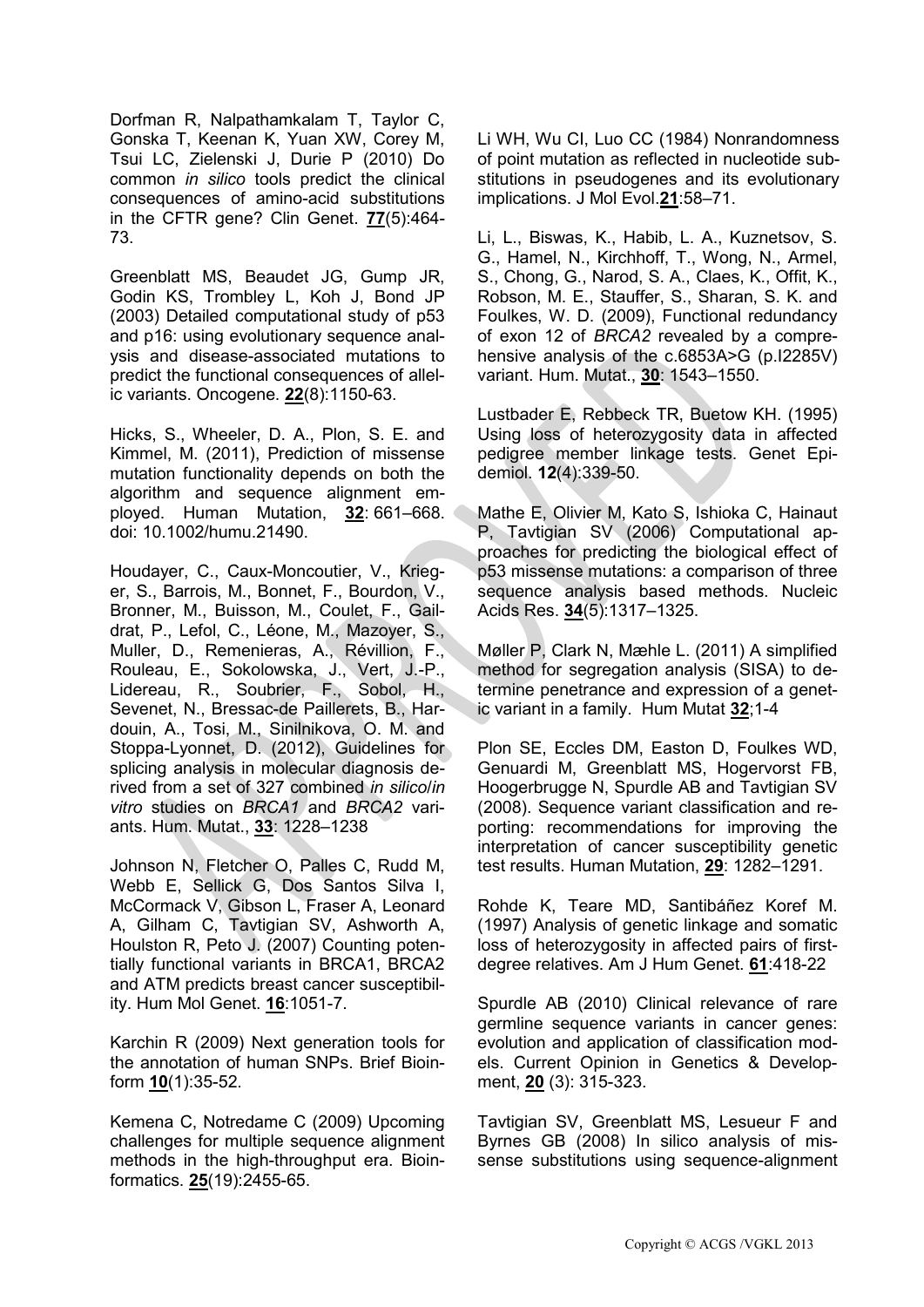based methods. Human Mutation, **29**: 1327–1336.

Tavtigian SV, Oefner PJ, Babikyan D, Hartmann A, Healey S, Le Calvez-Kelm F, Lesueur F, Byrnes GB, Chuang S-C, Forey N, Feuchtinger C, Gioia L, Hall J, Hashibe M, Herte B, McKay-Chopin S, Thomas A, Vallée MP, Voegele C, Webb PM, Whiteman DC, Australian Cancer Study, Breast Cancer Family Registries (BCFR), Kathleen Cuningham Foundation Consortium for Research into Familial Aspects of Breast Cancer (kConFab), Sangrajrang S,. Hopper JL, Southey MC, Andrulis IL, John EM, Chenevix-Trench G. (2009) Rare, Evolutionarily Unlikely Missense Substitutions in ATM Confer Increased Risk of Breast Cancer. The American Journal of Human Genetics. **85(**4):427-446

Thusberg, J. and Vihinen, M. (2009), Pathogenic or not? And if so, then how? Studying the effects of missense mutations using bioinformatics methods. Human Mutation, **30**: 703–714. doi: 10.1002/humu.20938

Vallée MP, Francy TC, Judkins MK, Babikyan D, Lesueur F, Gammon A, Goldgar DE, Couch FJ and Tavtigian SV (2011) Classification of missense substitutions in the BRCA genes: A database dedicated to Ex-UVs. Human Mutation. doi: 10.1002/humu.21629

[Weedon MN, McCarthy MI, Hitman G,](http://www.ncbi.nlm.nih.gov/entrez/query.fcgi?db=pubmed&cmd=Retrieve&dopt=AbstractPlus&list_uids=17020404&query_hl=2&itool=pubmed_docsum)  [Walker M, Groves CJ, Zeggini E, Rayner](http://www.ncbi.nlm.nih.gov/entrez/query.fcgi?db=pubmed&cmd=Retrieve&dopt=AbstractPlus&list_uids=17020404&query_hl=2&itool=pubmed_docsum)  [NW, Shields B, Owen KR, Hattersley AT,](http://www.ncbi.nlm.nih.gov/entrez/query.fcgi?db=pubmed&cmd=Retrieve&dopt=AbstractPlus&list_uids=17020404&query_hl=2&itool=pubmed_docsum)  [Frayling TM.](http://www.ncbi.nlm.nih.gov/entrez/query.fcgi?db=pubmed&cmd=Retrieve&dopt=AbstractPlus&list_uids=17020404&query_hl=2&itool=pubmed_docsum) (2006) Combining information from common type 2 diabetes risk polymorphisms improves disease prediction. PLoS Med. **3**:e374.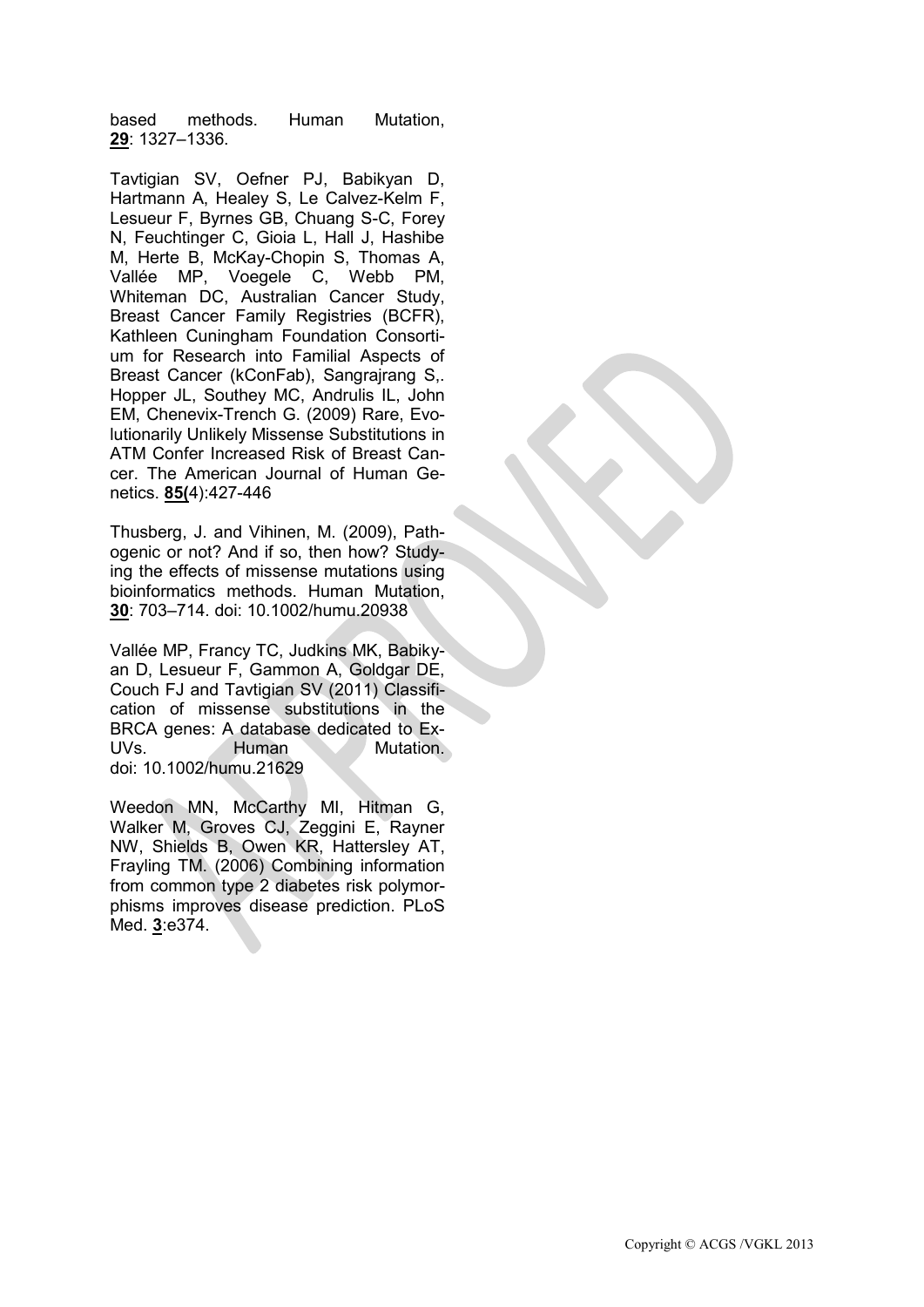# **Appendix A**

#### **Missense prediction tools**

A catalogue of missense variant evaluation tools is available from [http://www.ngrl.org.uk/Manchester/page/missense-prediction-tools.](http://www.ngrl.org.uk/Manchester/page/missense-prediction-tools) Tools are loosely grouped based on their algorithm into three categories:

- 1. Sequence and evolutionary conservation-based methods
- 2. Protein sequence and structure-based methods
- 3. Supervised learning methods

# **Splice site prediction tools**

There are a number of tools available for splice site prediction. These include:

**GeneSplicer** [\(http://www.cbcb.umd.edu/software/GeneSplicer/gene\\_spl.shtml\)](http://www.cbcb.umd.edu/software/GeneSplicer/gene_spl.shtml) A method based on a combination of predictive approaches including Markov models.

**Human Splice Finder** [\(http://www.umd.be/HSF/\)](http://www.umd.be/HSF/) A prediction method based on position weight matrices.

**MaxEntScan** [\(http://genes.mit.edu/burgelab/maxent/Xmaxentscan\\_scoreseq.html\)](http://genes.mit.edu/burgelab/maxent/Xmaxentscan_scoreseq.html) A prediction method based on the maximum entropy particle.

**NetGene2** [\(http://www.cbs.dtu.dk/services/NetGene2/\)](http://www.cbs.dtu.dk/services/NetGene2/) A prediction method based on neural networks.

**NNSplice** [\(http://www.fruitfly.org/seq\\_tools/splice.html\)](http://www.fruitfly.org/seq_tools/splice.html) A prediction method based on neural networks.

#### **SpliceSiteFinder-like**

A method based on position weight matrices and implemented through the Alamut software package.

(The NNSplice, MaxEntSplice, GeneSplicer and SpliceSiteFinder-like methods have been assessed and found to perform well [http://www.ngrl.org.uk/Manchester/sites/default/files/publications/Informatics/NGRL\\_](http://www.ngrl.org.uk/Manchester/sites/default/files/publications/Informatics/NGRL_Splice_Site_Tools_Analysis_2009.pdf) [Splice\\_Site\\_Tools\\_Analysis\\_2009.pdf\)](http://www.ngrl.org.uk/Manchester/sites/default/files/publications/Informatics/NGRL_Splice_Site_Tools_Analysis_2009.pdf)

Tools for prediction of exonic/intronic splice enhancers and inhibitors (ESEs, ISEs, ESIs and ISIs) are also available: **ESEFinder** [\(http://rulai.cshl.edu/cgi-bin/tools/ESE3/esefinder.cgi?process=home\)](http://rulai.cshl.edu/cgi-bin/tools/ESE3/esefinder.cgi?process=home)

# **Resources for mutation analysis**

#### **Locus Reference Genomic website**

LRG sequences provide a stable genomic DNA framework for reporting mutations with a permanent ID and core content that never changes <http://www.lrg-sequence.org/home>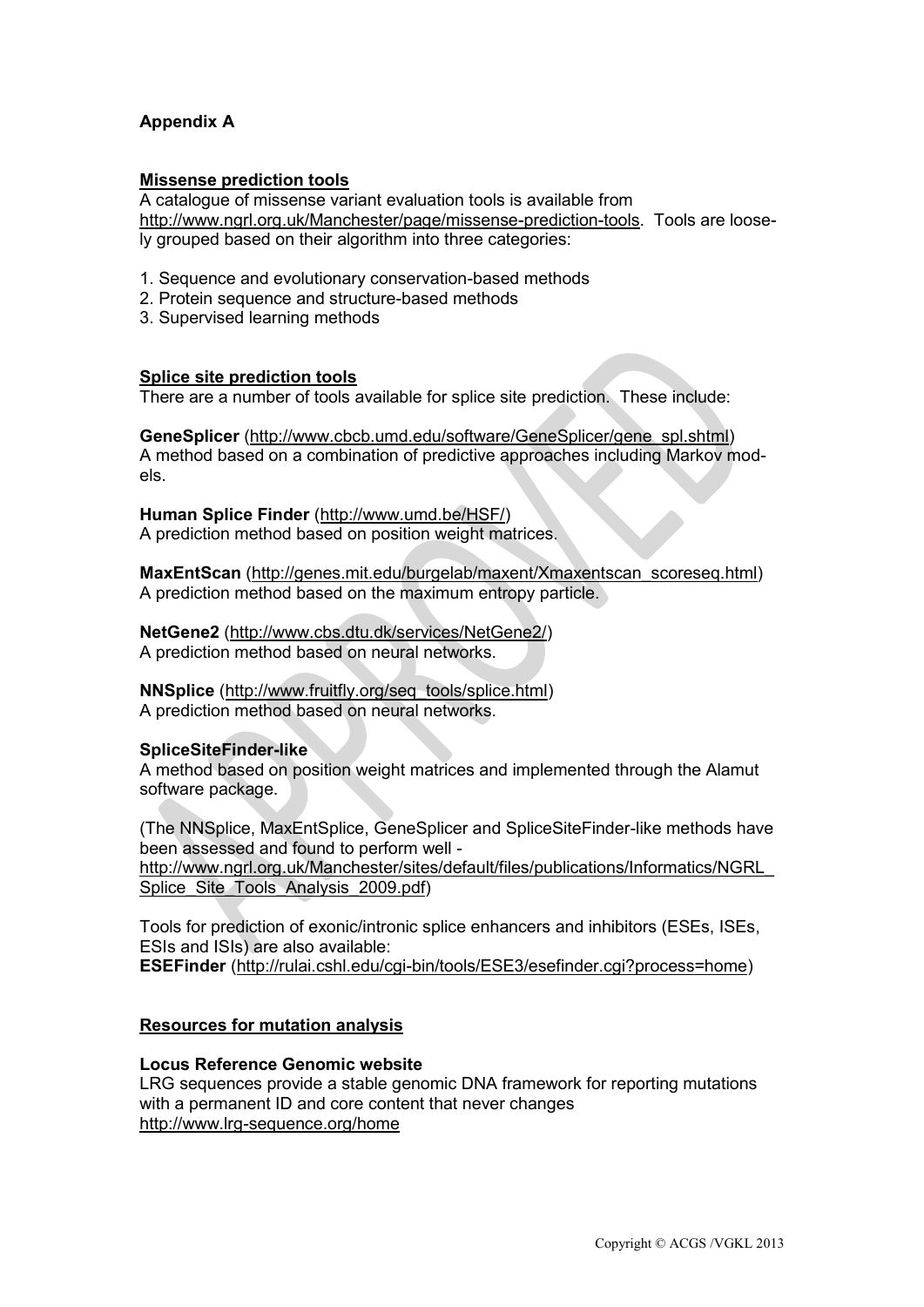# **1000 Genomes Project** [\(http://www.1000genomes.org/data\)](http://www.1000genomes.org/data)

The [1000 genome project](http://www.1000genomes.org/) is an international collaboration that aims to understand common variation in the human genome. When completed, the 1KG project aims to have defined a well-characterised dataset of common and rare variants with a frequency of at least 1%. Sequenced individuals have been grouped into populations based on their shared ancestry and include African, Asian, American and European. Variant MAFs can vary between populations and therefore ancestry can be an important consideration. More details on the project and populations used can be found here: [http://www.1000genomes.org/about.](http://www.1000genomes.org/about)

## **Alamut** [\(http://www.interactive-biosoftware.com/alamut.html\)](http://www.interactive-biosoftware.com/alamut.html)

Alamut is a licensed software package available from Interactive Biosoftware and is commonly used in molecular diagnostic labs for evaluating sequence variants.

## **Café Variome** [\(http://www.cafevariome.org/\)](http://www.cafevariome.org/)

Café Variome acts as a portal for genetic variation data produced by diagnostic labs. It allows users to announce, discover and acquire a comprehensive listing of observed neutral and disease-causing gene variants in patients and unaffected individuals.

## **dbSNP** [\(http://www.ncbi.nlm.nih.gov/projects/SNP/\)](http://www.ncbi.nlm.nih.gov/projects/SNP/)

The single nucleotide polymorphism database is an archive of genetic variation within and across species. Variants held include Single Nucleotide Polymorphisms (SNPs), Deletion and Insertion Polymorphisms (DIPs), Short Tandem Repeats (STRs) and Multiple Nucleotide Polymorphisms (MNPs).

# **DMuDB** [\(https://secure.dmudb.net/ngrl-rep/Home.do\)](https://secure.dmudb.net/ngrl-rep/Home.do)

The diagnostic mutation database provides a resource for accessing and sharing human mutation data within and between diagnostic laboratories. Initially established to support UK genetic testing labs, access has now been extended to non-UK labs through a subscription based service.

# **HGMD** [\(http://www.hgmd.org/\)](http://www.hgmd.org/)

The human gene mutation database collates genetic information associated with inherited human disease from the literature. Registration is required but mutation data is freely available 3 years after initial inclusion in the database. Up-to-date mutation data is available via a subscription.

# **LSDBs**

Locus-specific databases store genetic variants of specific genes and diseases. These are often curated and maintained by experts. Lists of LSDBs are available from [http://www.lovd.nl/2.0/index\\_list.php,](http://www.lovd.nl/2.0/index_list.php) [http://www.hgmd.org/,](http://www.hgmd.org/) <http://www.gen2phen.org/data/lsdbs> and<http://www.hgvs.org/dblist/glsdb.html>

#### **OMIM** [\(http://www.ncbi.nlm.nih.gov/omim\)](http://www.ncbi.nlm.nih.gov/omim)

The Online Mendelian Inheritance in Man database is a continuously updated catalogue of human genes and genetic disorders, with particular focus on the molecular relationship between genetic variation and phenotypic expression.

# **NHLBI GO Exome Sequencing Project**[\(http://evs.gs.washington.edu/EVS/\)](http://evs.gs.washington.edu/EVS/)

The Exome Sequencing Project (ESP) was established to discover novel genes contributing to heart, lung and blood disorders. Whereas individuals sequenced in other normal variation datasets are 'assumed healthy', ESP individuals, taken from European American and African American populations, are known to have certain heart, lung and blood diseases. When assessing ESP variants, it is important to consider